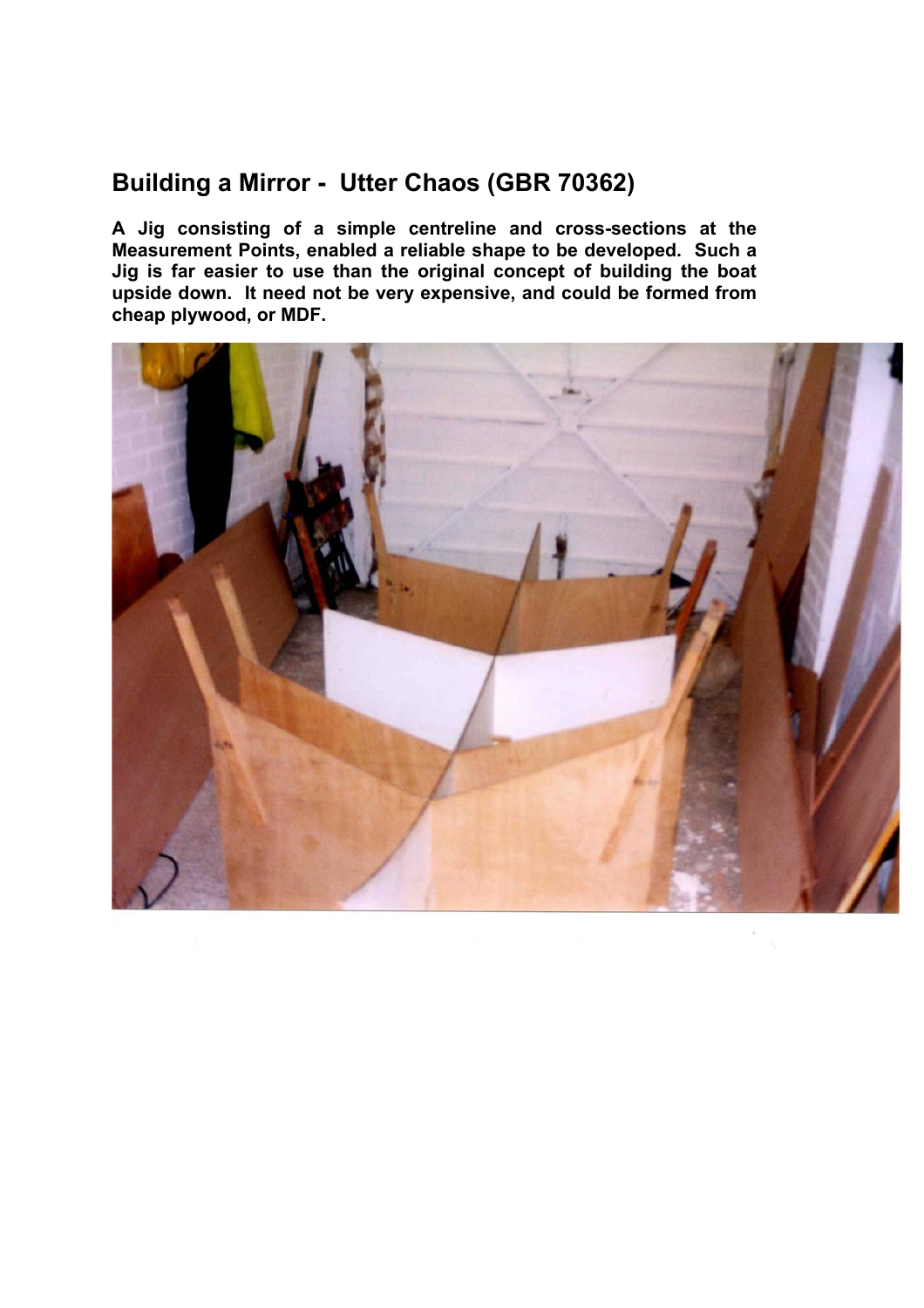**The Main Panels were fixed to the Jig, requiring minor reshaping of the supplied panels to make best use of the tolerances within the Mirror class rules. All the top boats now follow a similar principle of flat aft sections and maximum curvature, and hence buoyancy, towards the front. It is practical to make the jig to match an existing boat's measurements.** 

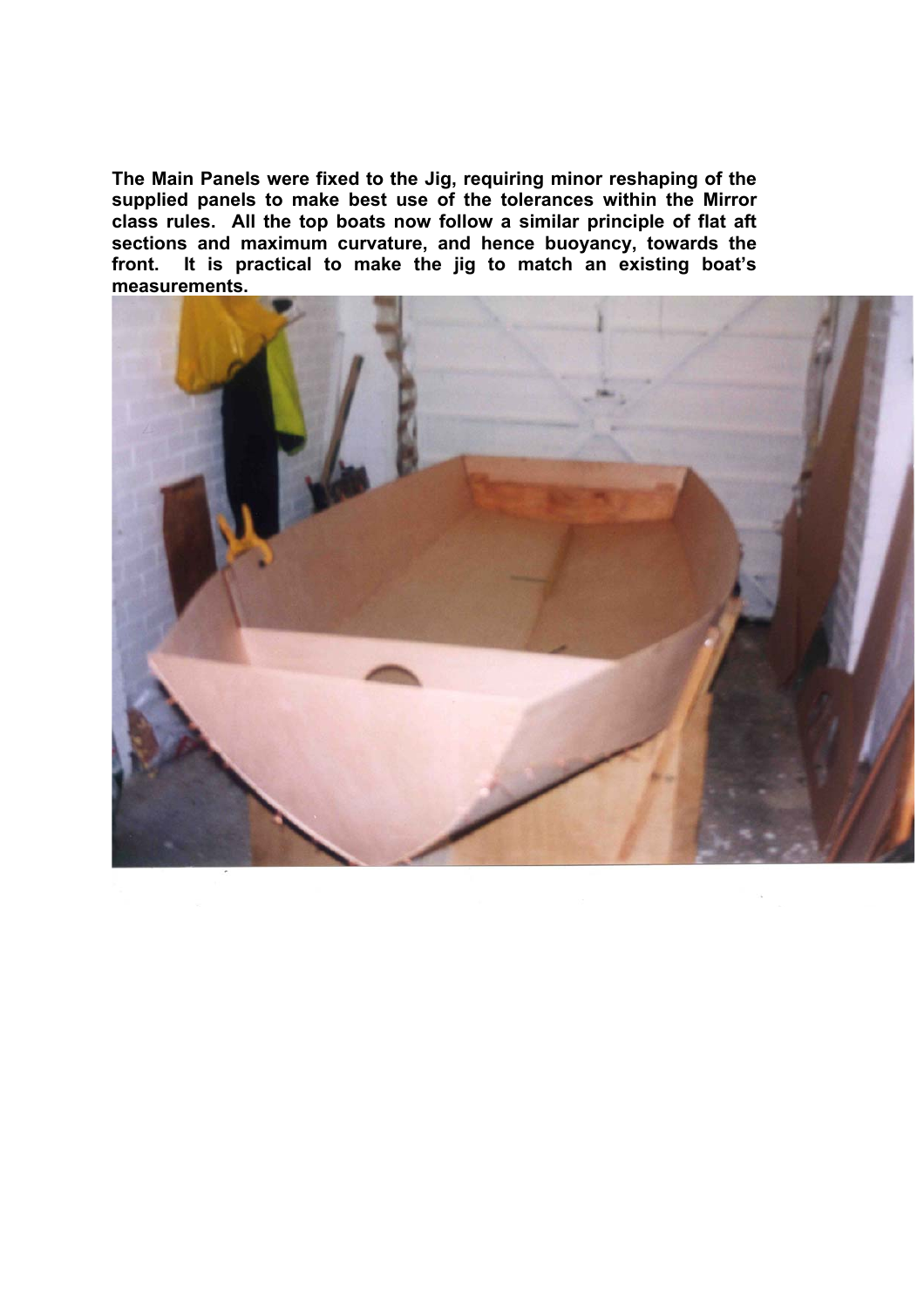**The 1st pieces to be fixed are the bulk heads. These form the shape at the front of the boat and it is preferable to glue these prior to taping the seams. Note that a string line has been set up to ensure the boat remained straight throughout the building process. The centreboard was also fixed at this stage, Like most fast mirrors we fixed this as far back as possible under the rules.** 

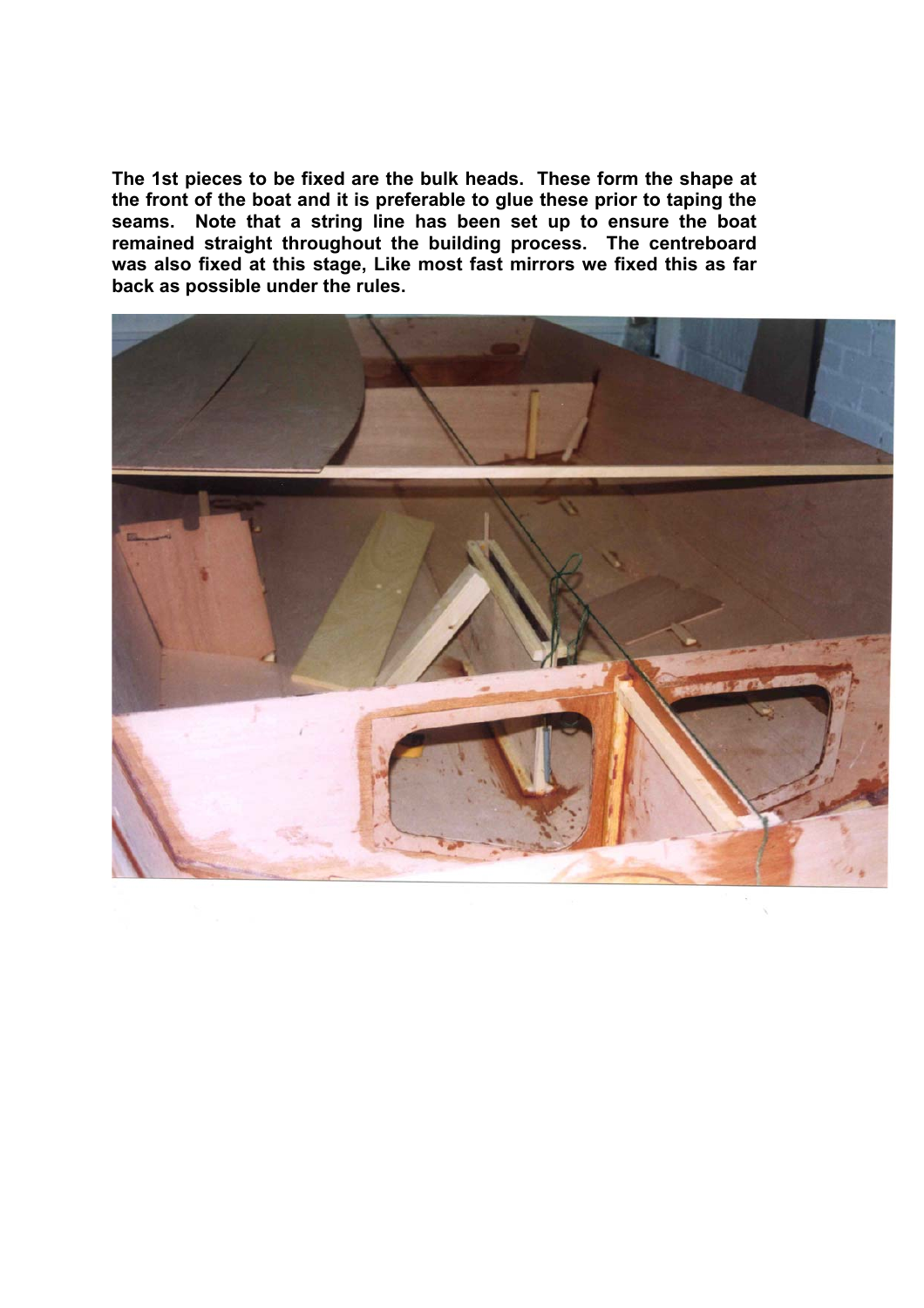**This photo shows the rear deck support glued into place and the seams taped prior to fixing the rear deck. The tank is also coated in epoxy.** 

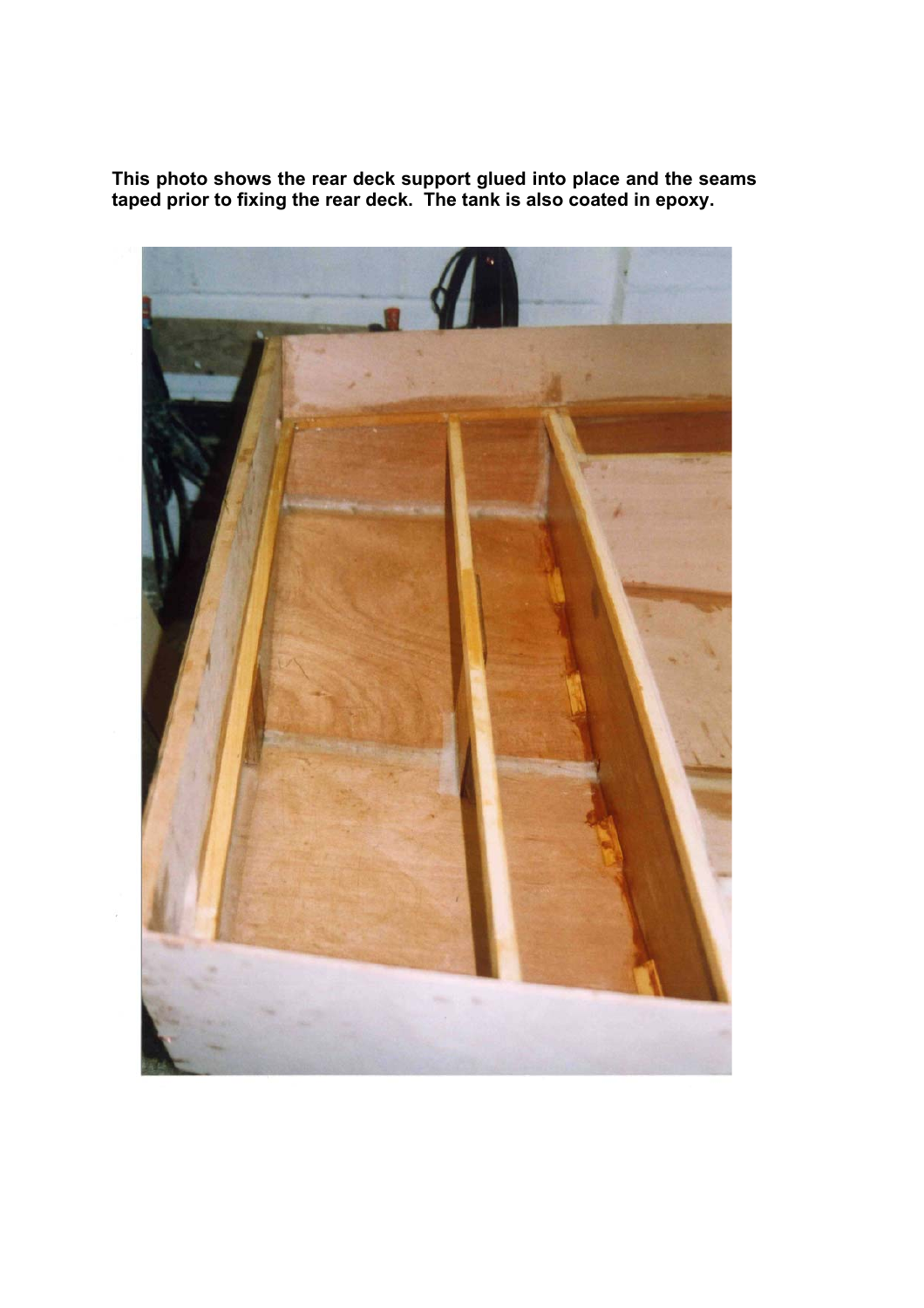**This photo shows the forward tank and bulkhead prior to fixing the fore deck. The battens that support the deck are in place and all the taped seamed.** 

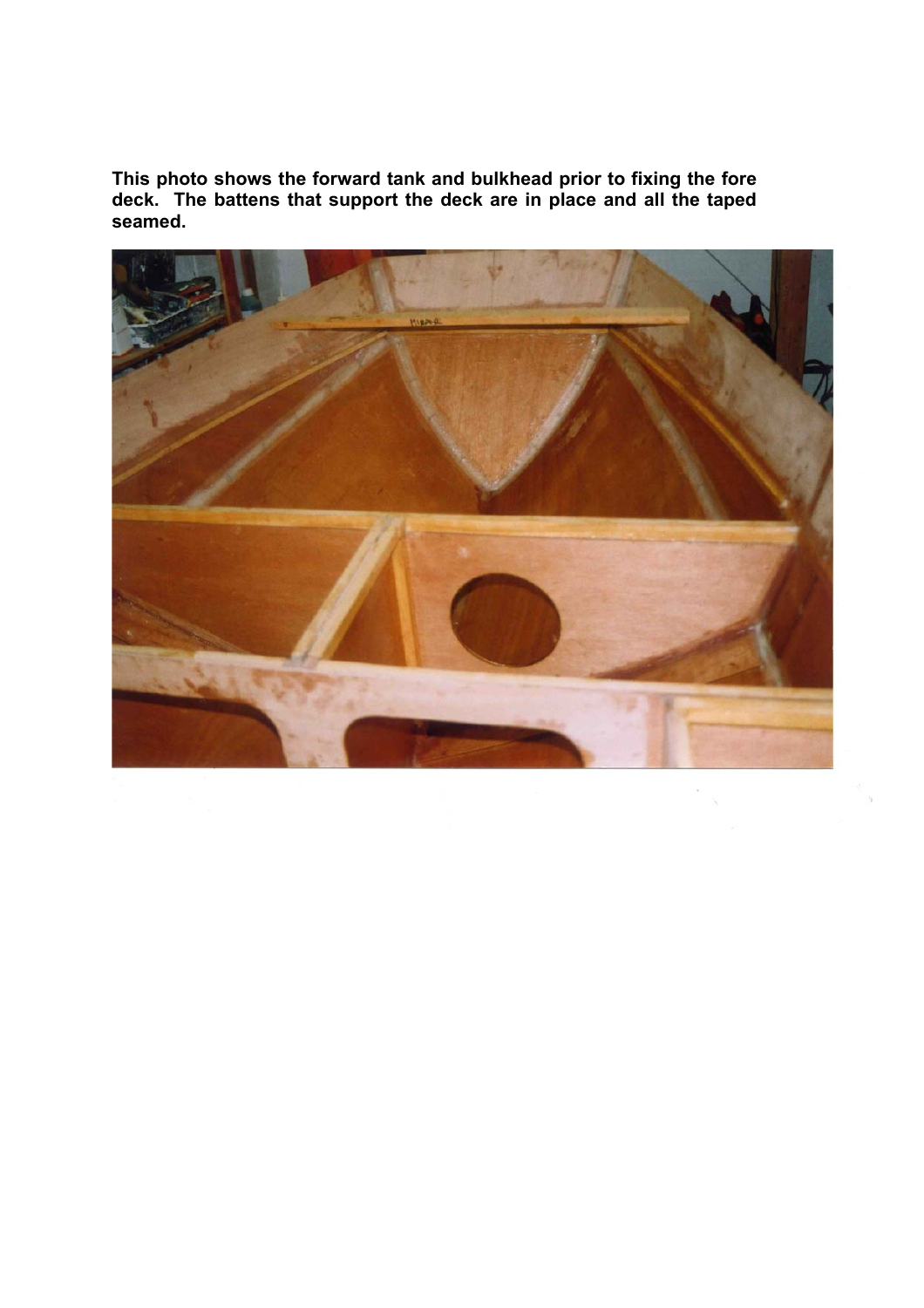**The side tanks just prior to deck Fixing. Note that the bulkhead needs to be fixed directly in line with the thwart.** 



í,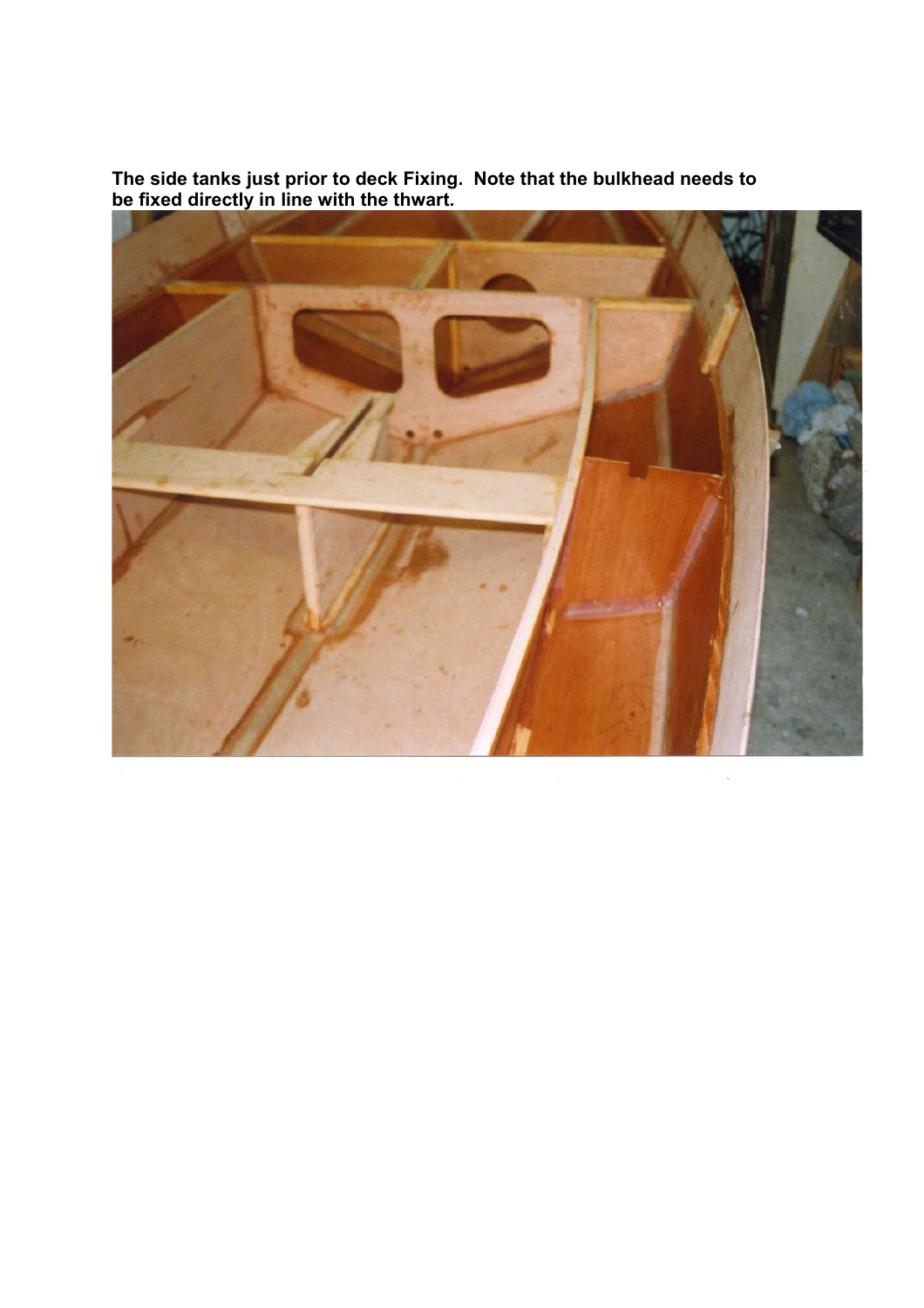**This Pictures shows the boat prior to fitting the decks. By this stage all the bulk heads and thwart had been glued in and all the seams taped. The temporary strut at the front held the bow in shape prior to fixing the decks. You will see that all the tanks have been coated in West. 3 coats were used as there is no 2nd Chance!** 

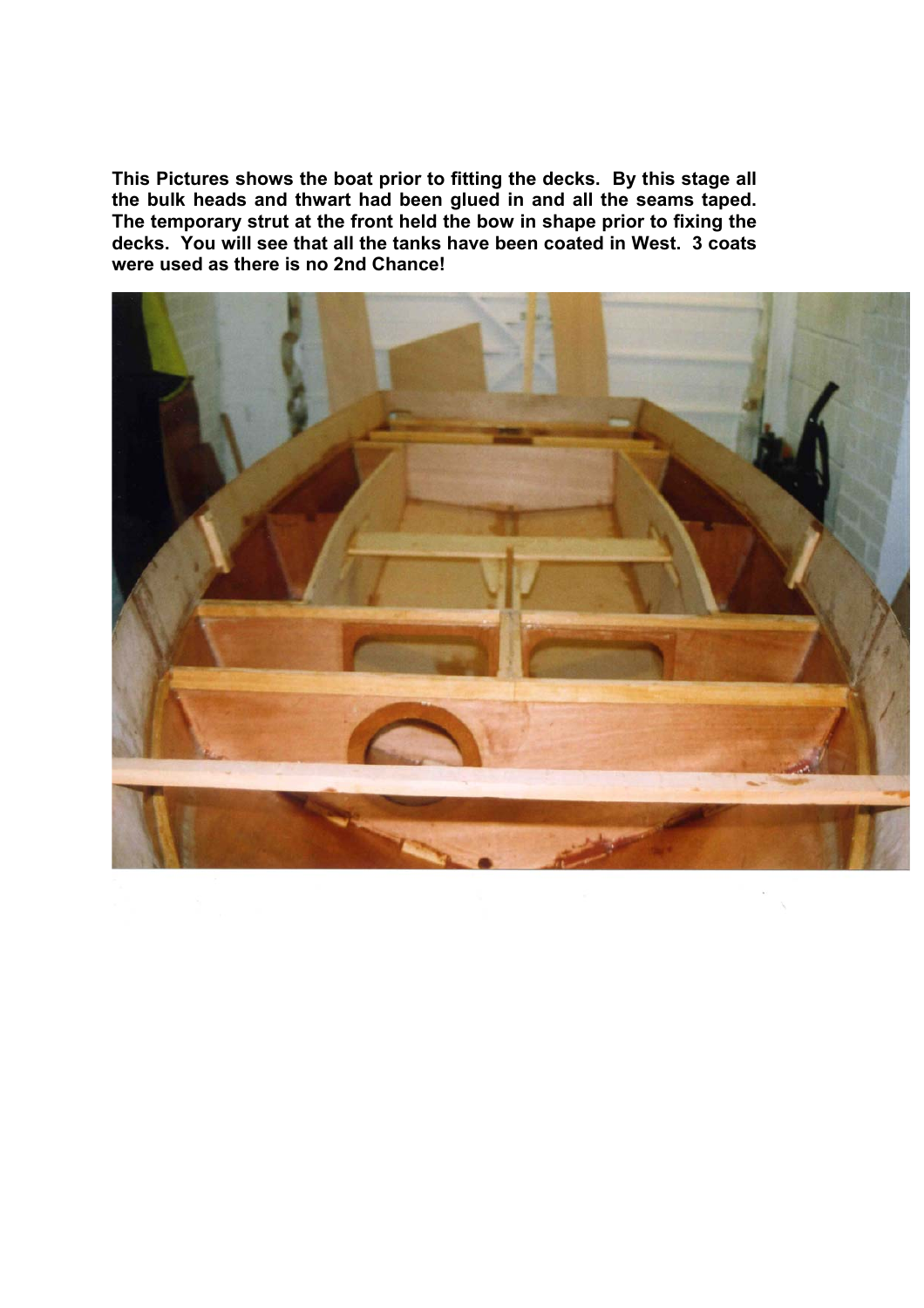**The final step is fixing the decks to the hull. By this stage all the internal structure is complete and the tanks coated in epoxy. The fitting of the decks suddenly makes the kit look like a boat.** 

**However, to make it pretty the hard works starts now!**